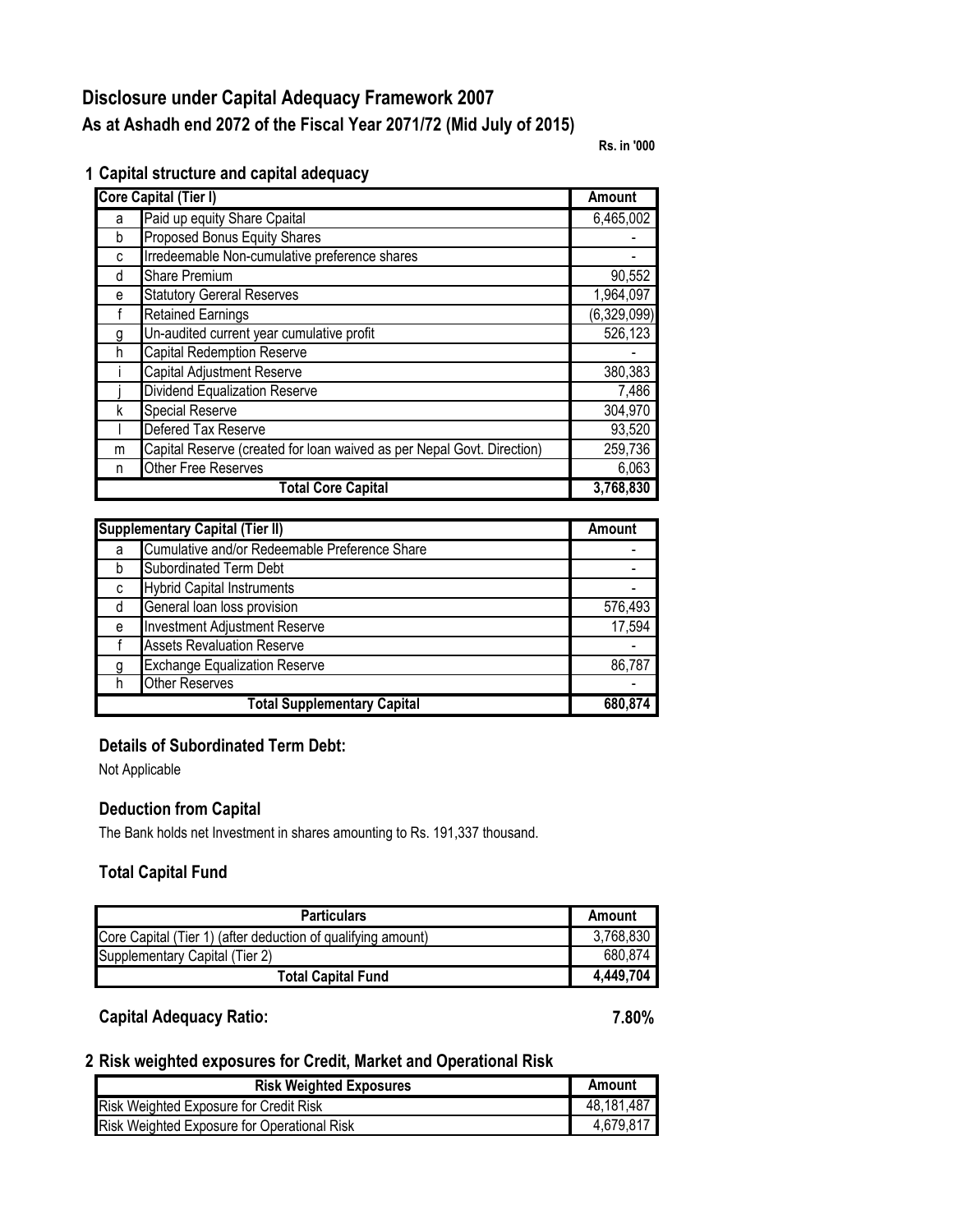| Risk Weighted Exposure for Market Risk                                    | 559,797    |
|---------------------------------------------------------------------------|------------|
| <b>Total Risk Weighted Exposures</b>                                      | 53,421,100 |
| <b>Supervisor's adjustment (addition)</b>                                 |            |
| 1 % of Net Interest Income on market risk (due to poor assets-liabilities | 28,236     |
| 4 % of Gross Income on Operational risk (due to weak operational risk     | 1,435,482  |
| 4 % of Risk Weighted Exposure (Supervisor's addition due to poor risk     | 2,136,844  |
| Total Risk Weighted Exposures (after supervisor's adjustment)             | 57,021,662 |

## **Risk weighted exposures under each 11 categories of Credit Risk**

| S. N.           | <b>Categories</b>                                  | <b>Risk</b><br>Weighted<br><b>Exposure</b> |
|-----------------|----------------------------------------------------|--------------------------------------------|
|                 | <b>Claims on Government and Central Bank</b>       |                                            |
| $\overline{2}$  | <b>Claims on Other Financial Entities</b>          |                                            |
| 3               | Claims on Banks                                    | 441,398                                    |
| $\overline{4}$  | Claims on Domestic Corporates and Securities Firms | 13,068,862                                 |
| $\sqrt{5}$      | Claims on Regulatory Retail Portfolio              | 1,933,607                                  |
| $6\phantom{a}$  | Claims secured by residential properties           | 2,889,833                                  |
| 7               | Claims Secured by Commercial real estate           | 859,681                                    |
| 8               | Past due claims                                    |                                            |
| 9               | High Risk claims                                   | 3,237,985                                  |
| 10 <sup>°</sup> | <b>Other Assets</b>                                | 5,355,295                                  |
| 11              | Off Balance Sheet Items                            | 2,404,923                                  |
|                 | 30,191,584                                         |                                            |

### **Amount of Non Performing Assets (both Gross and Net)**

| <b>Particulars</b>    | Amount    |                  |            |
|-----------------------|-----------|------------------|------------|
|                       | Gross     | <b>Provision</b> | <b>Net</b> |
| Bass B (Restructured) | 38,864    | 4,858            | 34,006     |
| Substandard           | 318,052   | 79,513           | 238,539    |
| Doubtful              | 194,686   | 97,343           | 97,343     |
| <b>Bad</b>            | 1,556,897 | 1,556,897        |            |
| Total                 | 2,108,499 | 1,738,611        | 369,888    |

#### **NPA Ratios**

| Gross<br>NPA to Gross Advances د             | 70. |
|----------------------------------------------|-----|
| Net<br>Advances<br><b>NPA</b><br>Net /<br>to | 70  |

## **Movement in Non Performing Assets**

| <b>Particulars</b>                             | This $\overline{\phantom{a}}$<br>. Quarter I | Previous Quarter   Changes % |          |
|------------------------------------------------|----------------------------------------------|------------------------------|----------|
| Non<br>000"<br>Assets (Rs.<br>Performing<br>ın | 2,108,499                                    | 707<br>2,219,7<br>ا گ        | $-5.28%$ |
| Non Performing<br>Assets (%)                   | 3.95%                                        | 4.48%                        | $-0.53%$ |

### **Write off of Loans and Interest Suspense in the Quarter**

| <b>Particulars</b>             | Amount |
|--------------------------------|--------|
| Write off Loans                |        |
| Write off of Interest Suspense |        |

## **Movement in Loan Loss Provision and Interest Suspense:**